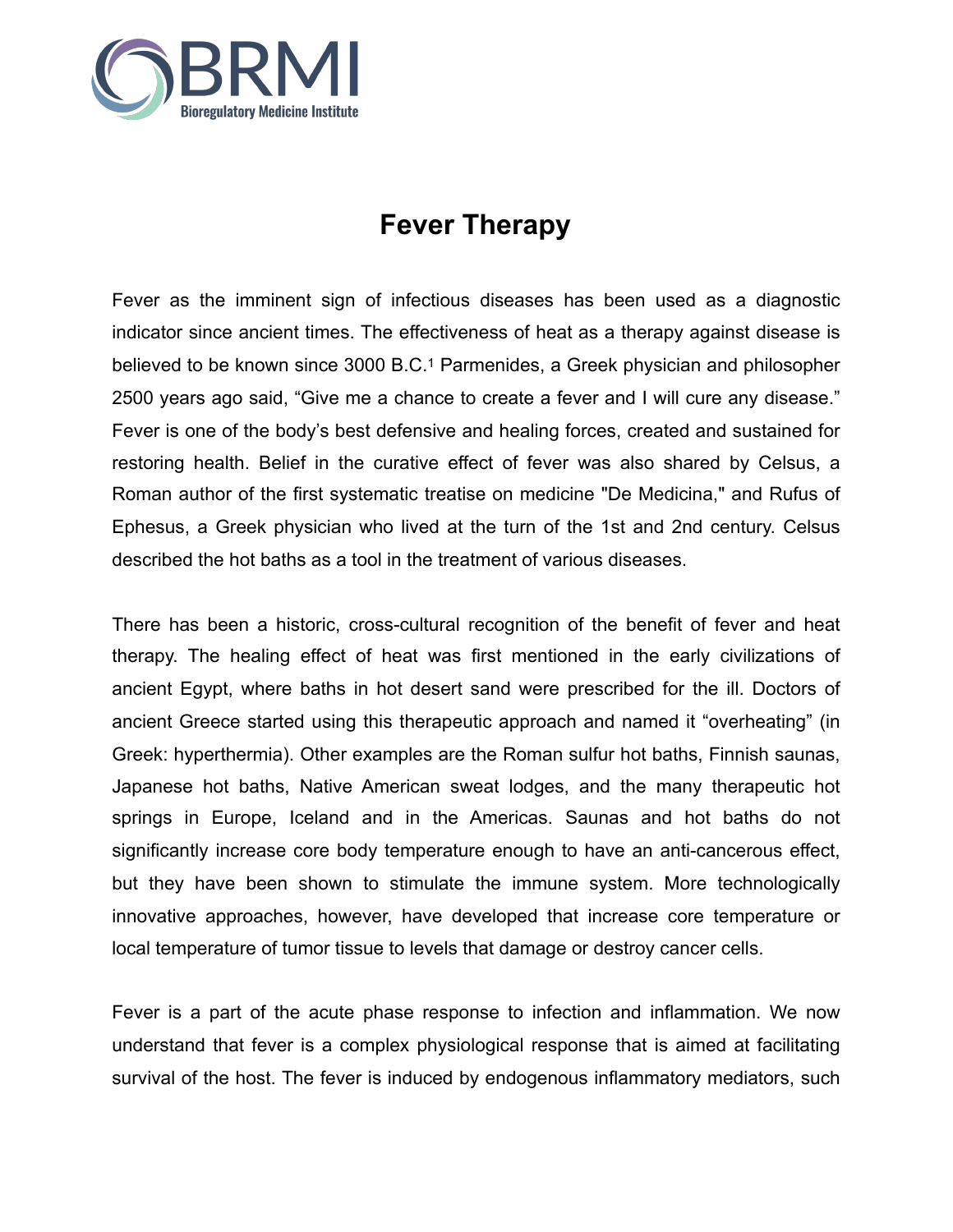as prostaglandins and pyrogenic cytokines, that are released by immune cells activated by exogenous pyrogens. Although the pathways (humoral and/or neuronal) responsible for transfer of the pyretic signals from the blood to the brain are still under discussion, it is generally accepted that they act on the level of the anterior hypothalamus to raise the thermoregulatory set-point. Results of studies of the adaptive value of fever demonstrate an association between a rise in body temperature and a decrease in mortality and morbidity during infection. These data, along with data from evolutionary studies, provide strong support for the concept that fever is beneficial during infection in endotherms and ectotherms, vertebrates as well as in invertebrates. There is also evidence showing that fever may be used as a therapeutic tool, especially in cancer therapy.

A fever is the body's highly evolved attempt at destroying invading organisms and to sweat impurities out through the skin. Fever is an effective natural process of curing disease and restoring health. Fever therapy has been shown to be one of the most effective ways of cleansing the internal terrain, re-establishing homeostasis, lifting the "blockade" of the system of basic regulation, and restoring immune mechanisms to normal function.

There is evidence that fever affects cellular immunity by increasing the white cell counts, primarily increasing neutrophils. It has also been shown that fever increases heart rate and may decrease the diastolic blood pressure. Other physiological changes observed are a decrease of serum vitamin-A levels.2 In 1959, in a review of studies on the effects of heat treatments, Mayo Clinic researchers Dr. Wakim and colleagues, cited findings indicating that the number of white blood cells in the blood increased by an average of 58% during artificially induced fever.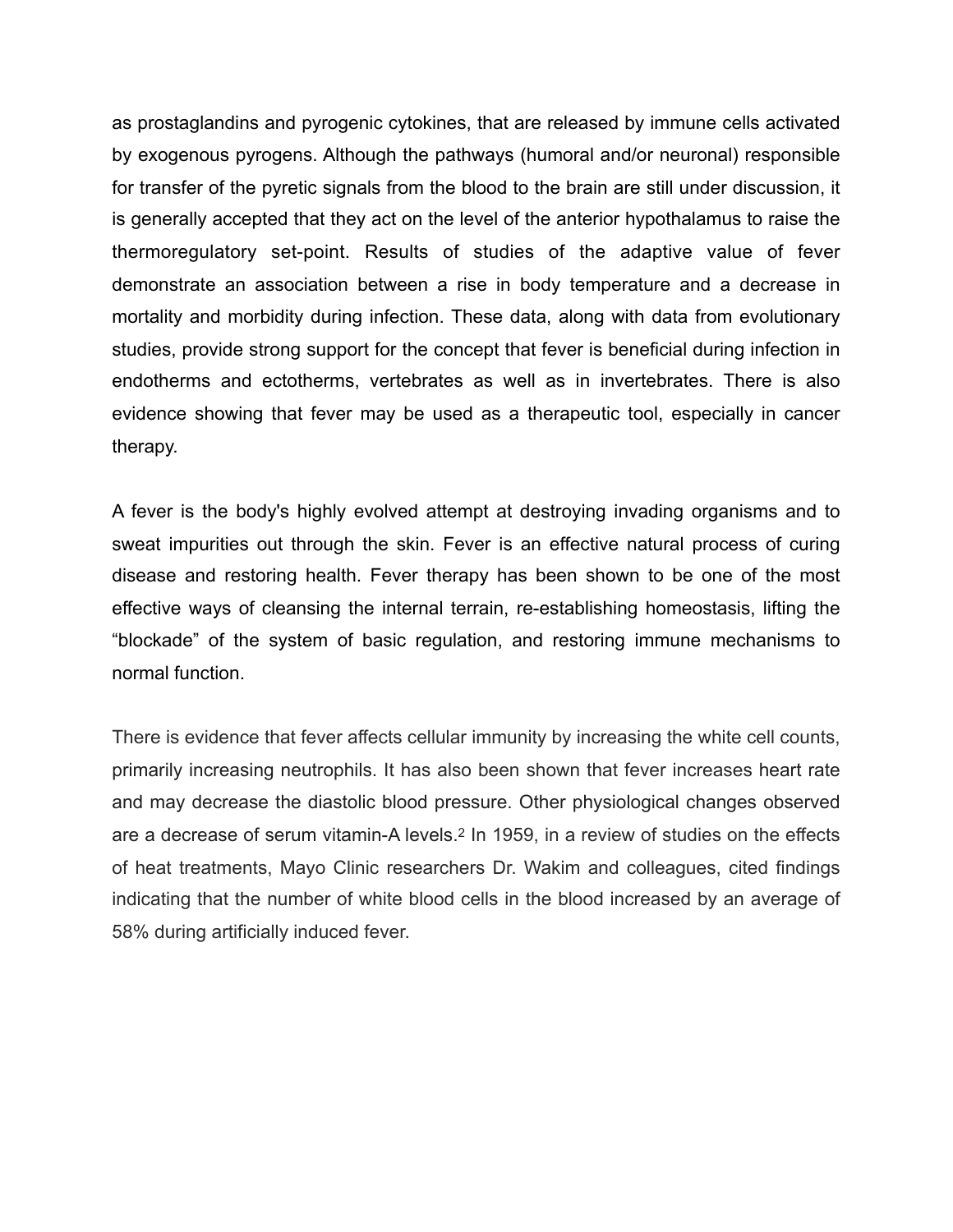#### **Bacteria Induced Fever Therapy - William Coley and Coley's Toxins**

The history of bacteria induced fever therapy (fever induction therapy) begins in the mid-19th century with several European physicians. One of the first papers on hyperthermia was published in 1866 by a German surgeon named Carl D.W. Busch. He described the case of a 43-year-old woman with advanced sarcoma on her face. After the tumor was removed, the patient fell ill with erysipelas. The disease induced high temperature which led to tumor regression for over two years. Busch's discovery was fundamental because it was the first reported case showing that high temperature can selectively kill cancerous cells while not affecting normal cells.<sup>3</sup> Along that time others reported that cancer patients who experienced a feverish period after surgery survived significantly longer than patients without fever. In 1882, Fehleisen discovered the erysipelas causative organism as *Streptococcus pyogenes*. He inoculated these live bacteria into 7 cancer patients and achieved complete remission in 3 cases.3 In the second half of the 19<sup>th</sup> century, the practice of infectious febrile therapy was quite common - not only in Germany and France, but also in Russia, and it was used to treat a wide range of diseases.

The American surgeon William Coley (1862-1936) also observed that cancer patients often recovered from their cancer if they had suffered a severe post-surgical infection of the wound accompanied by high fever. Coley developed the theory that it was the fever from the infection which had helped patients to recover from their cancer. So he began to treat patients by injecting *Streptococcus pyogenes* directly into inoperable tumors. He found the treatment was most effective when it provoked a fever and a full-blown infection. This led physicians to understand that the increase in body temperature not only mobilized the body's own immune system, thus fighting off the infection, but also destroyed the tumor at the same time.

Later Dr. Coley decided to use a mixture of dead *Streptococcus pyogenes* and dead *Serratia marcescens* bacteria. This "Mixed Bacterial Vaccine" (MBV) was subsequently termed "Coley's Toxin". Mixed Bacterial Vaccines (MBV) contain a combination of heat-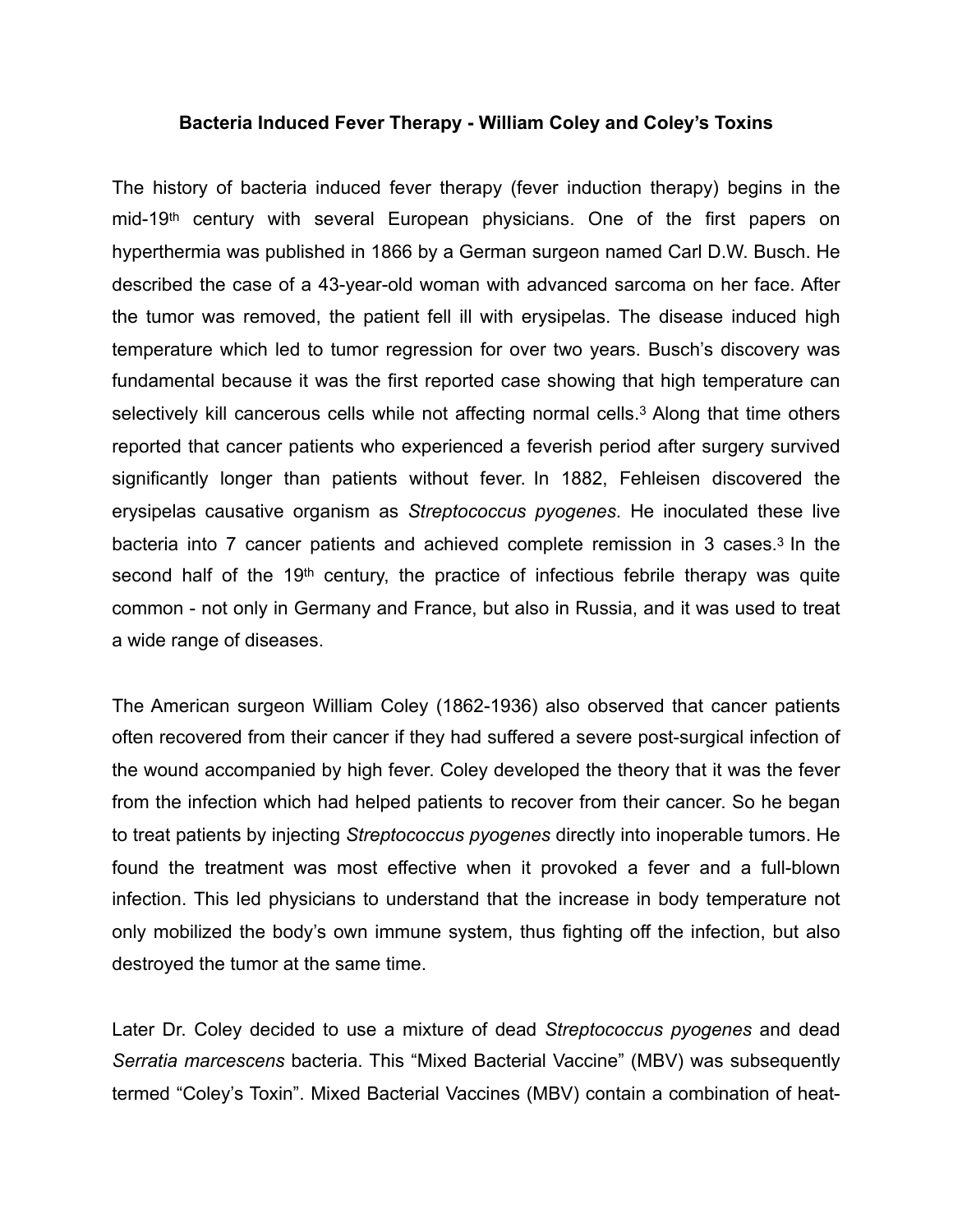killed bacteria, e.g. gram-positive *Streptococcus pyogenes* and gram-negative *Bacillus prodigiosus*, now called *Serratia marcescens*. In 1943, M.J. Shears, researcher at the National Cancer Institute, discovered that the biologically active substance in Coley's Mixed Bacterial Vaccine is lipopolysaccharide that occurs in the cell walls of gramnegative bacteria.

In 1893, the first patient to receive Coley's Toxin was John Ficken, a sixteen-year-old boy with a massive abdominal tumor. Every few days, Coley injected this bacterium directly into the tumor mass and produced the symptoms of an infectious disease, but did not produce the disease itself. With each injection, there was a dramatic rise in body temperature and chills. The tumor gradually diminished in size, and after four months of intensive treatment, the tumor was a fifth its original size. Later that year, the remains of the growth were barely perceptible.4 The boy received no further anticancer treatment and remained in good health until he died of a heart attack 26 years later.

Over the next 40 years, as head of the Bone Tumor Service at Memorial Hospital in New York, Coley injected more than 1000 cancer patients with bacteria or bacterial products. By the end of his career, Coley had written over 150 papers on this subject.5, 6, 7 Coley mainly used his toxins on patients with inoperable bone and soft-tissue sarcomas, observing that this treatment was less effective on other types of cancer such as melanomas and carcinomas. In 1899, Parke Davis and Company began preparing Coley's Toxins, so they would be available for all physicians. They were widely used for the next 30 years.

In the first half of the 20th century, different formulas of Coley's Toxins were manufactured by several pharmaceutical companies. Standardized commercial bacterial extracts similar to Coley's Toxins appeared on the market in the 1950s and 60s (MBV-mixed bacterial vaccine, Bayer; Vaccineurin, Suedpharma; Picibanil, OK-432, Chugai). These formulations were used to treat patients with a variety of types of cancer until the early 1950s, when other forms of cancer treatment became more widely used, such as radiotherapy. Despite his reported positive results, Coley's Toxins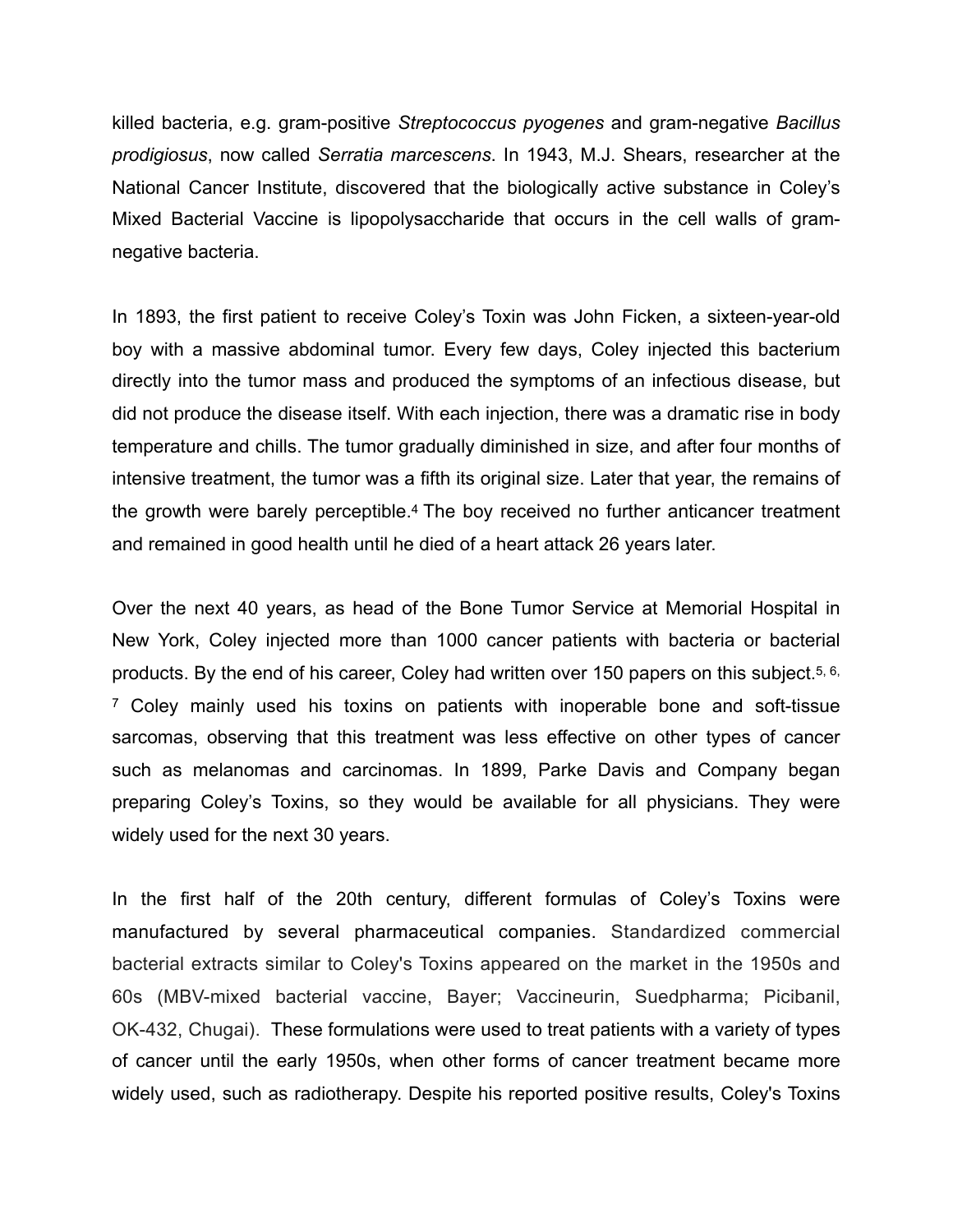came under a great deal of criticism because many doctors did not *believe* it possible. Medicine has always been, and still is, ruled by belief.

Additional controversies surrounding Coley's work reflect the field of oncology struggling to stabilize its understanding of how to treat cancer. For example, James Ewing, perhaps the most famous cancer pathologist in the country, was a leading opponent of Coley's work. This was a problem for Coley because Ewing was Medical Director of Memorial Hospital, and for many years was Coley's boss. Their memos to one another reflect constant interpersonal animosity. Ewing himself had become a fanatical supporter of radiation therapy for the treatment of all bone tumors and repudiated any other theories for the treatment of cancer. Ewing therefore refused Coley permission to use his toxins at Memorial Hospital. This was ironic, because Coley had more experience than any other surgeon in the country in treating the small round blue cell sarcoma that still carries Ewing's name.

Skepticism and criticism, along with the development of radiation therapy and chemotherapy, caused Coley's Toxin to gradually disappear from use in the U.S. By 1952, the Parke Davis Company no longer produced Coley's Toxin, and, in 1962 the FDA refused to acknowledge Coley's Toxin as a proven drug.8 Thus, in 1962, it became illegal to use Coley's Toxin for the treatment of cancer in the United States. In Europe, Australia and Asia, however, bacteria-induced hyperthermia continued in certain medical circles, and has become an advanced immunotherapy. In retrospect, William Coley's intuitions were correct. Using fever induction therapy to stimulate the immune system is effective in treating cancer. Coley was a model of the clinician-scientist, treating patients and using his practice to initiate research and build theories. But he was a man before his time, and he met with severe criticism.

During the second half of the 20th century, characterized by the heavy use of antibiotics, fever was regarded by mainstream medicine as an unnecessary, weakening state which should be suppressed or prevented. The situation today has not changed much. The immune system is constantly repressed with anti-microbials and even mild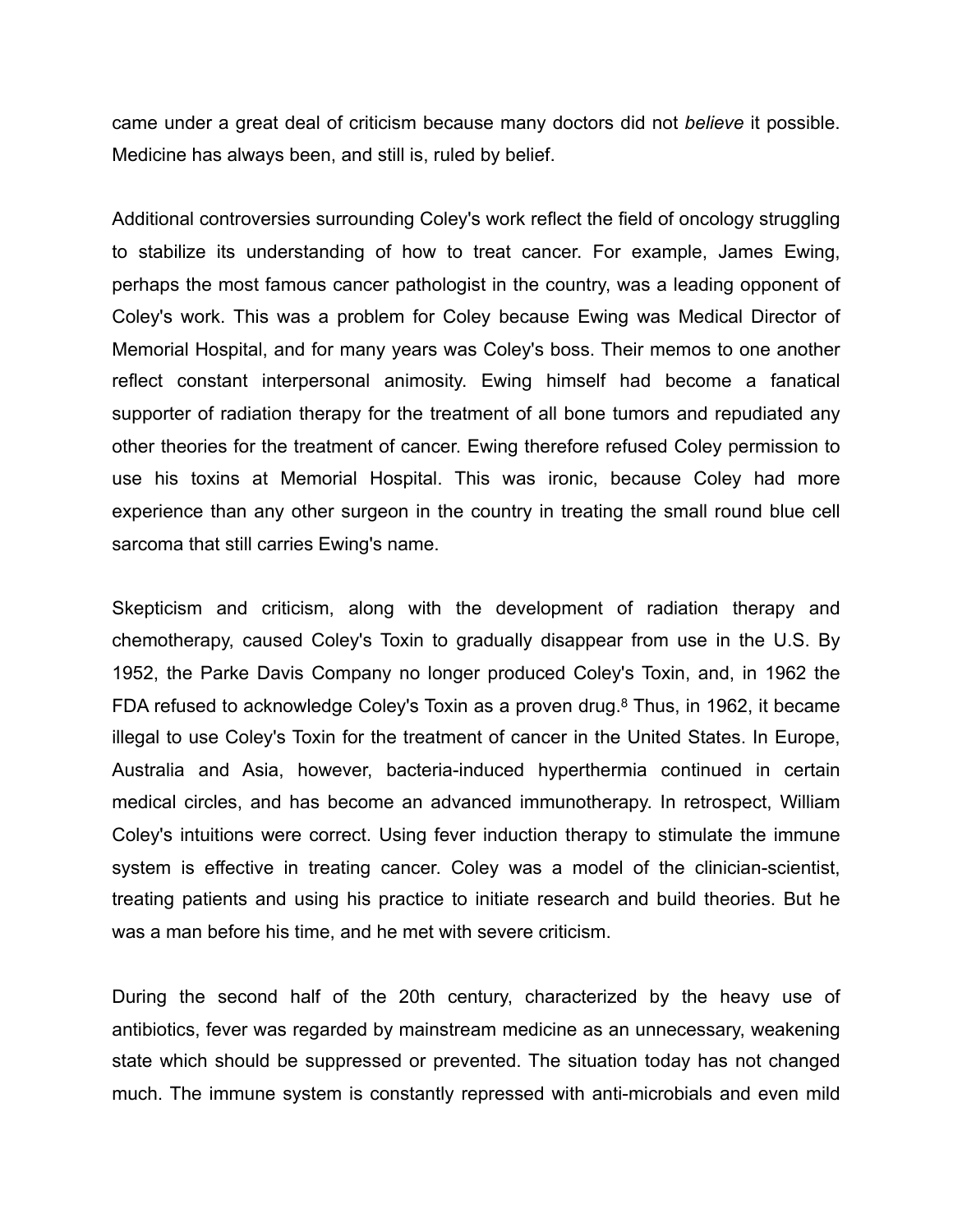fever is suppressed with anti-febriles. Since fever is metabolically expensive, it must provide substantial advantage to the host. Surprisingly little is known about immunological effects mediated by fever, a lack of understanding that might be attributable in part to the common ignorance in clinical practice with respect to the benefits fever might provide. Post-operative infections can prolong survival: patients developing empyema after lung cancer surgery have an improved 5-year survival. In this light, it seems unfortunate that fever is usually suppressed in hospital routine.<sup>9</sup>

### **The Modern Development of Fever Induction and Immune Response**

Fever induction therapy today involves the injection of specific bacterial lysates, which induce the release of cytokines, and bring about a fever reaction. The immunological response of cytokine release with underlying fever has been extensively researched over the last several decades. Direct endogenous pyrogens, or proteins that produce fever, are associated with IL-1alpha, IL-1beta, TNF-alpha, TNF-beta (lymphotoxinalpha), IL-6, macrophage inflammatory protein 1, and IFN-alpha.10, 11, 12 Indirect fever inducers are IL-2 and IFN-gamma.13 Most fever response usually only reaches a maximum of around 39°C (102°F), which is not sufficient to induce enough thermal damage within cancerous tissue. However, the immunological effect of this treatment can greatly improve the general condition of the patient through stimulating immunity, resulting in a positive response.<sup>14, 15</sup> Since there is much evidence that fever alone can have beneficial effects, experiments using pyrogenic cytokines for treatment of cancer (e.g. interleukin (IL)-1, IL-6, tumor necrosis factor (TNF), ciliary neurotropic factor (CNTF), interferon-(IFN)-alpha) should discuss cytokine and fever effects separately.

Tumor cells are more vulnerable to heat than normal cells and undergo necrosis to a larger extent.<sup>16, 17</sup> Immunogenic Heat Shock Protein-peptide complexes are displayed to a larger extent on cancer cells after heat treatment, at least in some cancers.18, 19 This is an interesting feature, since these complexes can activate natural killer (NK) cells<sup>20</sup>, offering a second defense line independent of major histocompatibility complexrestricted immunogenicity provided by CD4+/CD8+ T cells. Today, cancer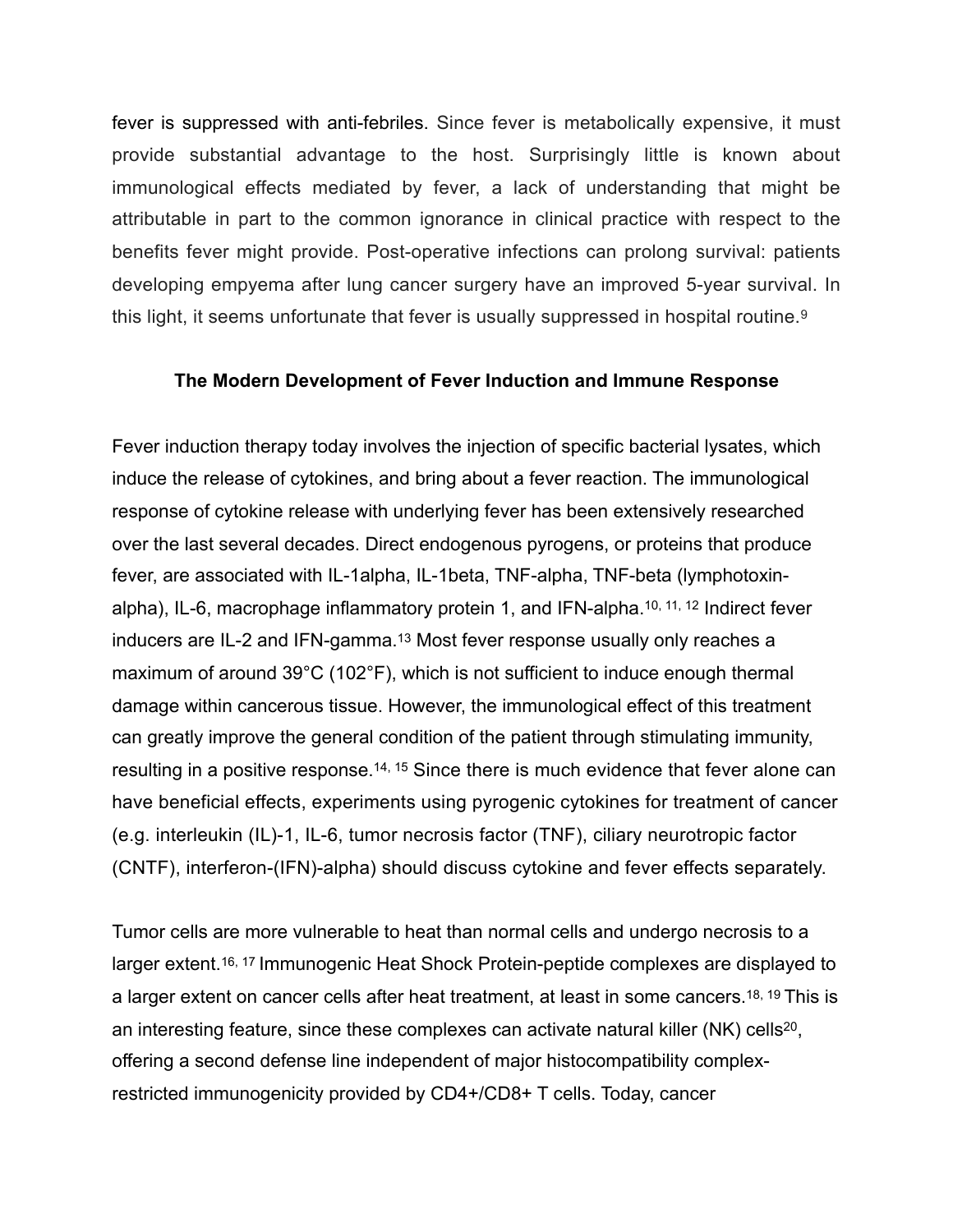immunotherapy is roughly divided into cancer vaccine therapy, dendritic cell therapy, and activated lymphocyte therapy. Activated lymphocyte therapy includes Tlymphocyte (T-cell) therapy, natural killer-cell therapy, natural killer T-cell therapy, and gamma-delta T-cell therapy. This has prompted interest in the development of innovative cancer therapies that are based on the manipulation of NK and NKT cells. Fever is a natural immunotherapy mechanism. It is also thought that fever can generate a missing costimulatory signal via dendrite cells needed by resting tumor-specific T cells for full activation, followed by partial or complete "spontaneous" regression in some established tumors, to eradication of dormant cancer cells in a young tumor (prevention) or to eradication of residual cancer cells after surgery (improved survival after postoperative infection).21, 22, 23

Research studies explain the anti-tumor effect of Coley's Mixed Bacterial Vaccine through induction of interferon, augmentation of natural killer cell activity, stimulation of lymphoid tissues, activation of macrophages, induction of serum factor that causes necrosis of tumors, as well as stimulation of interleukin 2.

Fever therapy not only has a significant effect on the immune system, but on other defense mechanisms as well: especially the extracellular matrix or "regulatory ground system," which is the system of basic bioregulation. Clinical research suggests that the restoration of basic regulatory mechanisms appears to be an important precondition for specific immunotherapy to reach its optimal effect.

Fever therapy has been shown to be one of the most effective ways of cleansing the internal terrain, re-establishing homeostasis, and restoring immune mechanisms to normal function. Today we can induce and control fever much better than 100 years ago. (See [Hyperthermia.](https://docs.wixstatic.com/ugd/003030_e75e3ed19aa54976994fe3c02f060810.pdf)) Fever therapy for chronic infections and certain cancers, and the importance of fever should be re-opened for further research.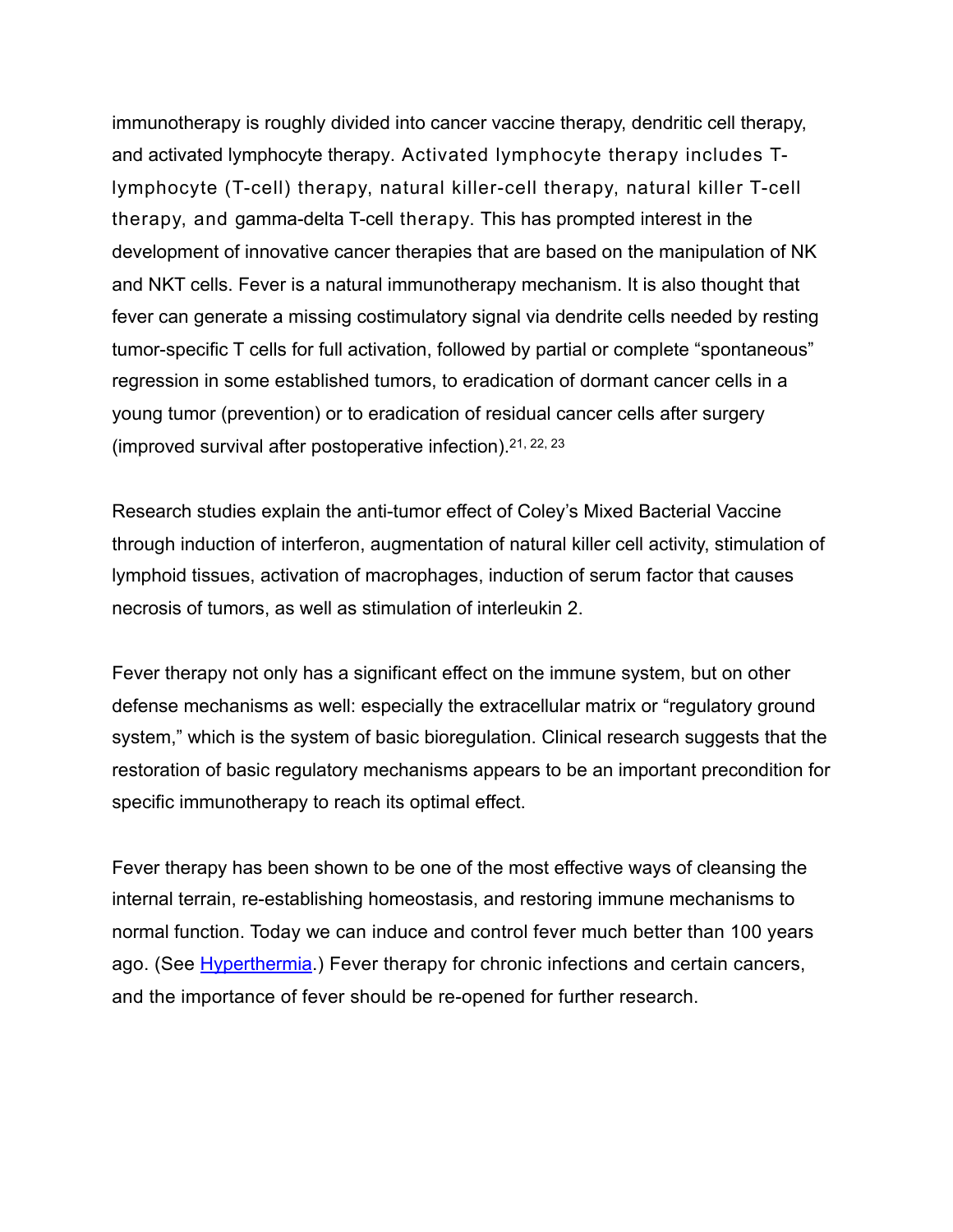#### **Sources**

- 1. Breasted, J. H. 1930. The Edwin Smith Surgical papyrus. Chicago.
- 2. Méndez, José, et al. "Effects of artificially induced fever on serum proteins, vitamin levels and hematological values in human subjects." Journal of Applied Physiology 14.5 (1959): 768-770.
- 3. Busch, W. "Uber den einfluss Welch heftigere Erysipeln auf organisiente neubildungen aususuben." Verhandl naturn Preuss Rein Westphal 23 (1866): 28.
- 4. Coley WB. The treatment of malignant tumors by repeated inoculations of erysipelas: with a report of ten original cases. Am J Med Sci. 1893 May;105:487–511.
- 5. Coley WB. The treatment of malignant inoperable tumors with the mixed toxins of erysipelas and bacillus prodigiosus. Brussels: M Weissenbruch; 1914.
- 6. Coley BL. Neoplasms of Bone. New York: Medical Book Department of Harper & Brothers; 1949. pp. 565–570.
- 7. Coley-Nauts H, McLaren JR. Coley Toxins the first century. Adv Exp Med Biol. 1990;267:483.
- 8. Hoption-Cann SA, van Netten JP, et al. Dr William Coley and tumour regression: a place in history or in the future. Postgrad Med J. 2003;79(938):672–680.
- 9. Ruckdeschel J, Codish S, Stranahan A, McKneally M (1972) Postoperative empyema improves survival in lung cancer. Documentation and analysis of a natural experiment. N Engl J Med 287(20): 1013–1017.
- 10. Burnet FM. The concept of immunological surveillance Progr Exp Tumor Res 1970. 131–27. (Karger Basel/München/New York)
- 11. Burnet FM. Implications immunological surveillance for cancer therapy. Israel J Medical Sci.1971;7:9–16.
- 12. Hanson DF, Murphy PA. Demonstration of interleukin 1 activity in apparently homogeneous specimens of the pI 5 form of rabbit endogenous pyrogen. Infect Immun. 1984;45(2):483–90.
- 13. Dinarello CA. Thermoregulation and the pathogenesis of fever. Infect Dis Clin North Am.1996;10(2):433–49.
- 14. Roberts Jr NJ. The immunological consequences of fever. In: Mackowiak PA, ed. In Fever: Basic mechanisms and management. New York: Raven. 1991:125.
- 15. Nauts HC. Bacterial pyrogens: beneficial effects on cancer patients. In: Gautherie M, Albert E, editors. Biomedical Thermology, Progress in Clinical Biological Research. New York:Alan R. Liss; 1982. p 687-696.
- 16. Dickson J. (1979) Hyperthermia in the treatment of cancer. Lancet1(8109): 202–205.
- 17. Trieb K, Sztankay A, Amberger A, Lechner H, Grubeck-Loebenstein B(1994) Hyperthermia inhibits proliferation and stimulates the expression of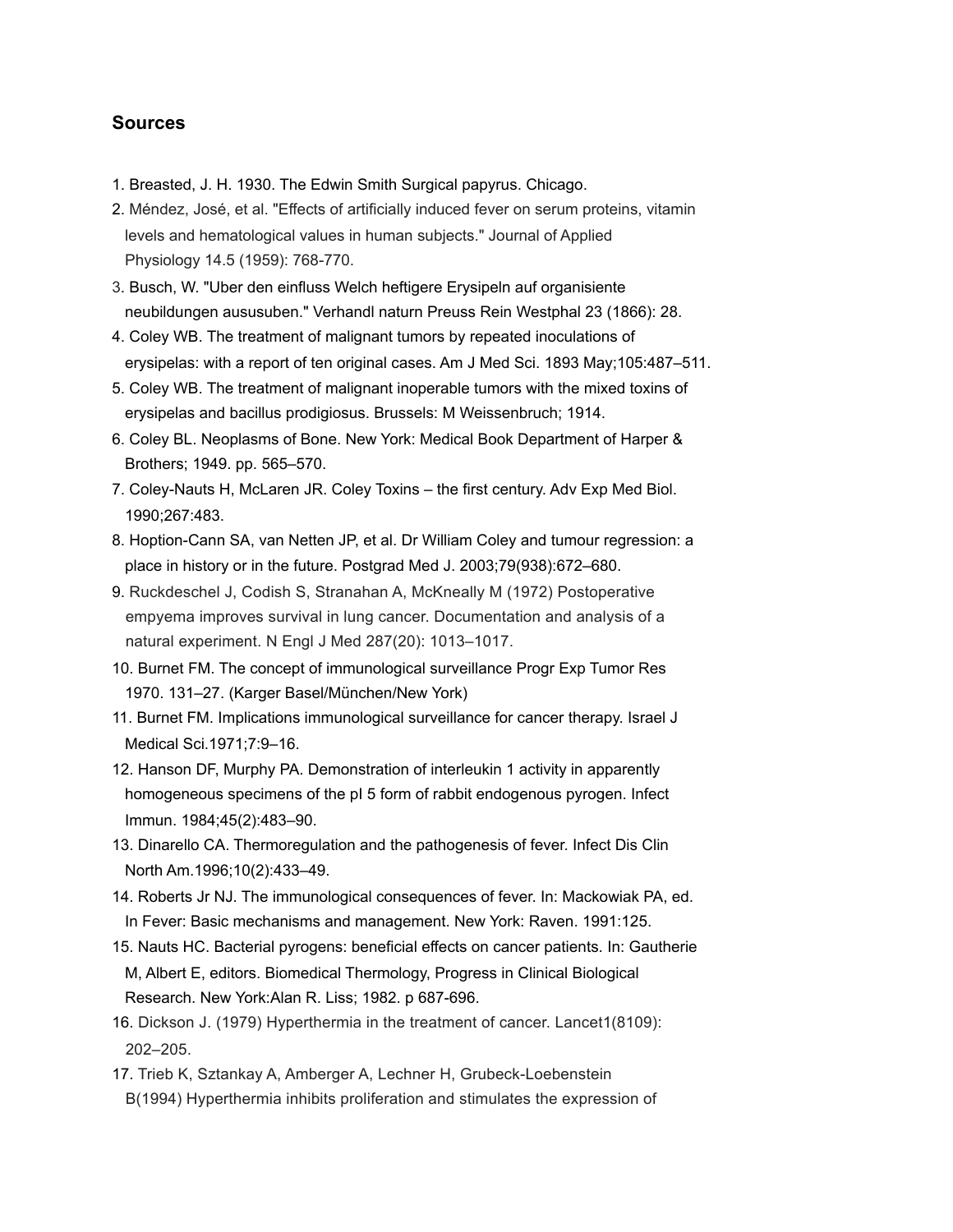differentiation markers in cultured thyroid carcinoma cells. Cancer Lett 87(1): 65–71.

- 18. Udono H, Srivastava P (1993) Heat shock protein 70-associated peptides elicit specific cancer immunity. J Exp Med **178**(4): 1391–1396.
- 19. Multhoff G, Botzler C, Wiesnet M, Müller E, Meier T, Wilmanns W, Issels R (1995) A stress-inducible 72-kDa heat-shock protein (hsp72) is expressed on the surface of human tumor cells, but not on normal cells. Int J Cancer 61(2): 272–279.
- 20. Botzler C, Issels R, Multhoff G (1996) Heat-shock protein 72 cell-surface expression on human lung carcinoma cells in associated with an increased sensitivity to lysis mediated by adherent natural killer cells. Cancer Immunol Immunother 43(4): 226–230.
- 21. T cells require two signals to become fully activated. A first signal, which is antigen-specific, is provided through the T cell receptor (TCR) which interacts with peptide-MHC molecules on the membrane of antigen presenting cells (APC). A second signal, the co-stimulatory signal, is antigen nonspecific and is provided by the interaction between co-stimulatory molecules expressed on the membrane of APC and the T cell. T cell co-stimulation is necessary for T cell proliferation, differentiation and survival. Activation of T cells without co-stimulation may lead to T cell anergy, T cell deletion or the development of immune tolerance.
- 22. Leach D, Krummel M, Allison J (1996) Enhancement of antitumor immunity by CTLA-4 blockade*.* Science 271(5256): 1734–1736.
- 23. Rubinfeld B, Robbins P, El-Gamil M, Albert I, Porfiri E, Polakis P (1997) Stabilization of beta-catenin by genetic defects in melanoma cell lines*.* Science 275(5307): 1790–1792.

*The information in this monograph is intended for informational purposes only, and is meant to help users better understand health concerns. Information is based on review of scientific research data, historical practice patterns, and clinical experience. This information should not be interpreted as specific medical advice. Users should consult with a qualified healthcare provider for specific questions regarding therapies, diagnosis and/or health conditions, prior to making therapeutic decisions.*

© 2017 Dr. James Odell, OMD, ND, L.Ac. All rights reserved.

For more information, visit [www.brmi.online](http://www.brmi.online).